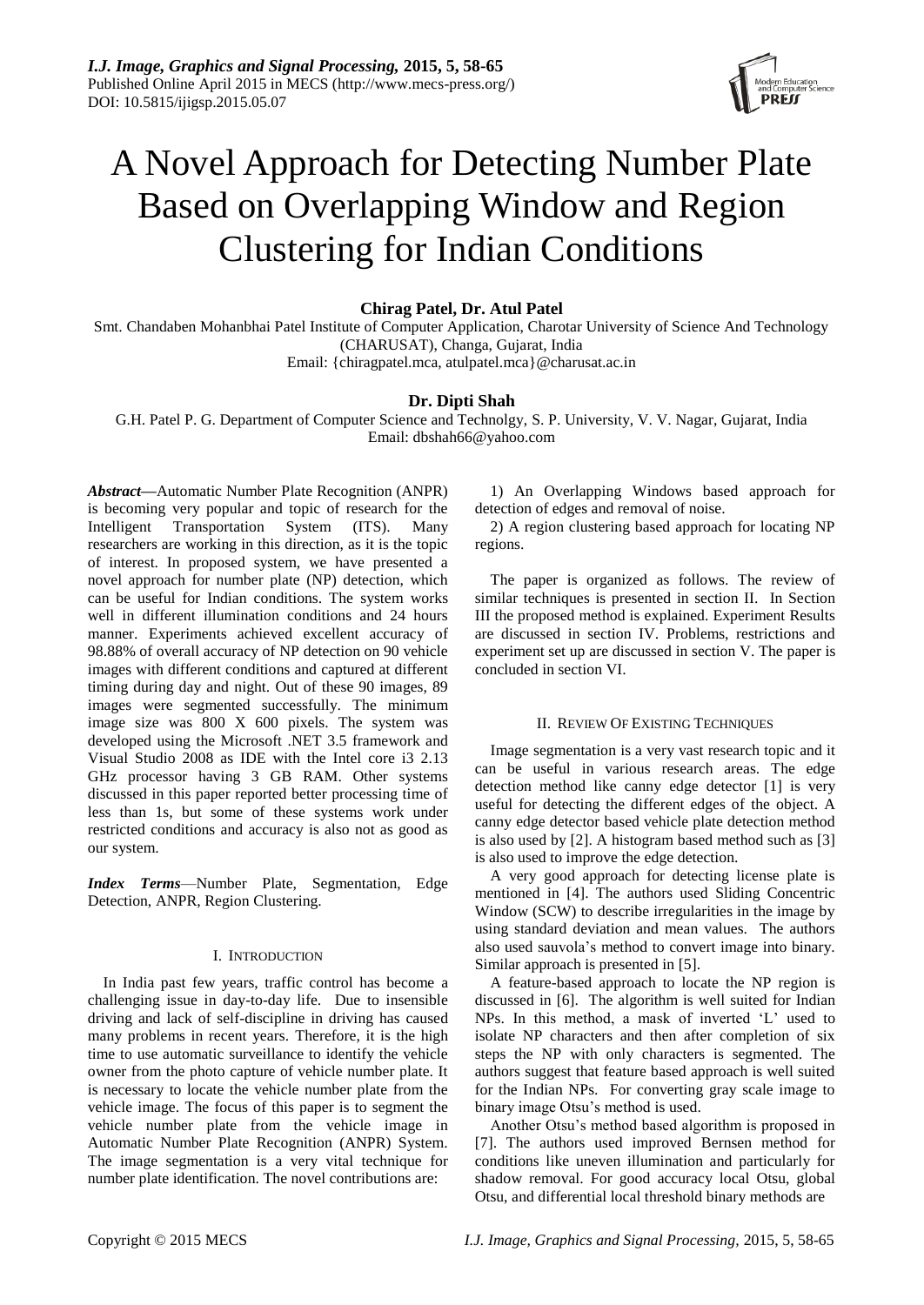| Ref    | Platform and Processor                     | NP detection rate     | Processing Time |
|--------|--------------------------------------------|-----------------------|-----------------|
|        |                                            |                       | (In Sec)        |
| [4]    | Visual $C++$                               | 96.5%                 | 0.111           |
| [6]    | Not reported                               | 87%                   | Not Reported    |
| $[9]$  | Pentium IV 3.0 GHz Processor               | 98.77% For 320 X 240  | Not Reported    |
|        |                                            | 99.807% For 640 X 320 |                 |
|        |                                            | 99.857% For 640 X 480 |                 |
| $[10]$ | Pentium IV 3.0 GHz Processor               | 95.9 (Multinationals) | Not Reported    |
|        |                                            | 96.9 (Multi Style)    |                 |
| [8]    | Pentium-IV 2.26-GHz, 1 GB RAM, MATLAB      | 97.3%                 |                 |
|        |                                            |                       |                 |
| $[7]$  | CPU 1.8 GHz                                | 97.16%                | 0.158           |
|        | $VC++$                                     |                       |                 |
| [11]   | <b>MATLAB</b>                              | Not Reported          | Not Reported    |
| $[12]$ | <b>MATLAB</b>                              | Not Reported          | Not Reported    |
| 14]    | C Programming, 2.3 GHz processor           | Not Reported          | 0.025           |
| [2]    | Not Reported                               | 98.45%                | Not Reported    |
| $[15]$ | Not Reported                               | Not Reported          | Not Reported    |
| $[16]$ | Pentium 2.8 GHz Processor                  | 96.4%                 | 0.204           |
| [5]    | Pentium IV 2.4GHz, 1GB RAM, MATLAB         | 89%                   | Not Reported    |
| [20]   | Pentium IV 3.0 GHz processor               | 81.2%                 | 0.4             |
| $[22]$ | Intel Core-Duo 3.0GHz CPU                  | 97%                   | 0.5             |
| [24]   | Pentium - IV 1.6 GHz                       | 97.9%                 | 0.4             |
| $[25]$ | Not Reported                               | 93.78%                | Not Reported    |
| [26]   | Not Reported                               | 92.31%                | Not Reported    |
| $[27]$ | Pentium 2.66 GHz processor, MB RAM, Visual | 98.3%                 | .015            |
|        | Studio 2005                                |                       |                 |
| [31]   | Pentium IV 3.0GHz processor, MATLAB        | $~275.17\%$           | 1.1             |

|  |  |  |  |  | Table 1. Performance comparison of techniques presented in the literature review |  |
|--|--|--|--|--|----------------------------------------------------------------------------------|--|
|--|--|--|--|--|----------------------------------------------------------------------------------|--|

used. In this algorithm, shadow removal is possible, which was not possible in the traditional Bernsen method.

It is also possible to do the segmentation based on feature of image like image shape, image color, texture etc. By considering these features, a feature salient method proposed in [8]. To detect vertical and horizontal lines Hough transform (HT) is used. The number plate is further processed by converting red, green, blue (RGB) to hue-intensity-saturation (HIS) to segment it. This algorithm is executed on Pentium-IV 2.26-GHz PC with 1 GB RAM using MATLAB.

To achieve high accuracy rate of plate detection, [9] proposed cascading framework based approach. In this approach, a cascade framework is developed successively based on the term called Rejecter. The main constraint of Rejecter is to have high True Positive Rate (TPR) and low False Positive Rate (FPR). The framework is known as cascade because each rejecter accepts output from the previous one. By using these rejecters in the shortest possible time, the average computational speed of the system would be faster than that obtained by adopting the more complex processes for all input candidates.

A novel configurable method is proposed in [10], to detect the multinational and multiple license plate. A user can configure the algorithm by changing parameter values such as plate rotation angle, character line number, recognition models, character formats. The plate rotation angel should be set to correct skewed images. The authors mention that the license plate characters span across row or column so character line number parameter is considered for this purpose. The algorithm works for maximum 3 rows. Most of the NP contains either alphabets or numbers or symbols or combinations of these characters. To identify this recognition model be

used and lastly to label and classify these characters in each category characters format parameter is used. For example, a symbol is labeled as S, alphabet is represented as A and digit is represented as D. So if vehicle number is GJ 23 AS 890, it can be represented as AADAADDDD, by using these parameters. The algorithm was carried out on Pentium IV 3.0 GHz processor.

To find exact rectangle with vehicle number a system is proposed by [11]. In this method, horizontal and vertical difference is calculated to locate exact rectangle with vehicle number. The further technical details regarding the algorithm and experiment set up is not mentioned in this paper.

Morphological operation is also useful in image segmentation. In [12], a novel approach based on texture characteristics and wavelets is proposed. The authors applied morphological operations for better performance in complicated background. To detect vertical edges Sobel mask is used. Another system based on Sobel operator is mentioned in [13].

In [14], the authors proposed a novel approach for efficient localization of license plates from the CCTV footage. In this method, revised version of an existing technique for tracking and recognition is proposed. The system is intelligent enough to automatically adjust varying camera distance and diverse lighting conditions. The NP is detected based on the preprocessing steps such as background learning and Median Filtering-Morphological operations. Then after the NP detection procedure is started. First step is to find contours and connected component analysis (CCA) for detection of Region Of Interest (ROI). The rectangular region is selected based on the size and aspect ratio in the step 2. In the third step, initial learning is used for adaptive camera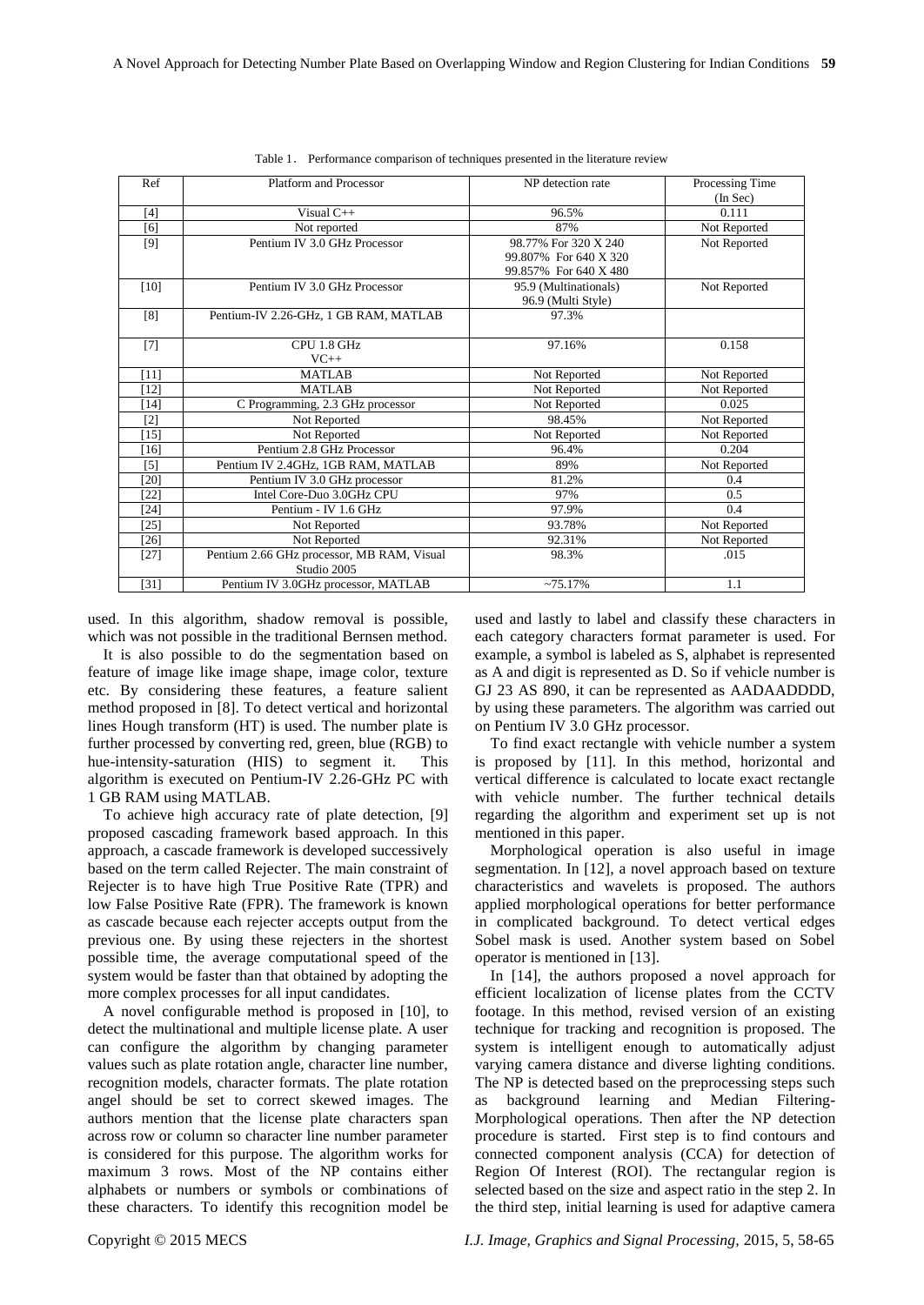distance/height. Finally, the NP is detected based on Histogram Oriented Gradients (HOG) feature extraction and nearest mean classifier.

Sometimes it is necessary to remove "salt" and "peeper" noise to avoid unwanted parts in the NP. To overcome this problem, the authors in [15] presented four stepbased approach for NP detection. Initially median filtering is applied to remove non-candidate regions of NP. Then the image is converted to binary Otsu's method. After that Component labeling and region growing is used to find candidate regions. Finally, the NP is segmented based on the bounding box method. The further detail regarding this method is not mentioned in this paper.

As per [16], NP detection is a crucial step in an LPR system. The authors used global edge features and local Haar-like features for real-time traffic video. A scanning windows is moved around the vehicle image. The scanning window is categorized as license plate region and non license plate region based on the pre-defined classifier. In the training phase, six cascade classifier layers are constructed for future processing. In the testing phase, local Haar-like features and global features are extracted. These features are used to find the number of rectangles covering adjacent image regions. Global features include edge density and edge density variable are calculated by using fixed size of sample image i.e. 48 X 16, which is scaled in the training phase.

In [17], weighted statistical method is applied. A 24-bit color image is converted into gray scale image and then the weighted statistical method is applied on it. In this method, a 2D image matrix of N rows and M columns is prepared. Then after the modified image matrix is formed after adding weights. Further technical details are not available.

To detect license plate in different varying illumination conditions, authors proposed different approach in[18]. In this method, binarization is applied as a pre-processing step for NP segmentation. The image is divided in small window regions and then dynamic thresholding method is applied to each region. The authors claim that this method is very robust for a local change in brightness of an image. Finally, labeling and segmentation is applied to the binarized image to detect candidate regions.

In [19], an approach for finding text in the images is discussed. The authors assume that NP has light background and dark foreground for NP characters. To extract NP character spatial variance method is applied to identify and find text regions and non-text regions. The high variance indicates the region is text region and a low variance indicates that the region is non-text region.

Some of the NP recognition algorithms are specific to certain vehicle like car, bus, two wheelers etc. In [20], a system for multinational car license plate recognition is proposed. The system is composed of mainly three steps Pre-processing, segmentation and verification. First, the pre-processing is used to apply global Thresholding for mapping color intensity into gray scale. Robert's edge operator is used to detect vertical boundary of NP. Skew position is eliminated by using Randon Transform (RT)

function in conjunction with Dirac's delta function. Horizontal boundaries are detected by using a series of morphological erosions with horizontally oriented structured elements are applied. In the second step, the authors compared binarization threshold with the plate intensity median. The authors admit that the probability of detecting a number plate is higher when the intensity median of the plate zone is greater than the threshold of the image. After passing the entire test sequence, the number plate is approved successfully. If any of the tests fails, then the current plate region is rejected and the search for another NP region is started. After reaching the maximum number of iterations and no NP found then algorithms stops and appropriate error message is generated.

In [21], a dynamic programming based NP segmentation algorithm is discussed. The authors discussed different approach to detect NP.Similar approach is reported in [22]. Multiple threshold-based method is used to extract candidate regions. The segmented blobs are used to provide geometric constraints for numeric characters of a number plate. So it is not required use any image features likes edges, colors, or lines. The authors used Adaboost [23] algorithm with OpenCV for training.

In [24], a fuzzy discipline based approach is discussed. In NP locating module, having colors, white, black, red and green are considered. The edge detector algorithm is sensitive to only black-white, red-white and green-white edges. Then transformation from RGB (Red, Green, and Blue) to HIS (Hue, Intensity, and Saturation) is performed. Then after that different edge maps are formed and by using a two stage fuzzy aggregator, these maps are integrated. Finally, by using color edge detector, fuzzy maps and fuzzy aggregation candidate region is detected. It took around 0.4s to locate all the possible license plate regions.

A probabilistic based approach is discussed in [25]. The authors propose a novel future fusion. First, the color image is transformed into gray scale by using multiple thresholds and Otsu's threshold. The authors used different approaches such as deterministic approach: pixel voting, probabilistic approach: global binarization, probabilistic approach: local binarization and combination among these approaches to locate the license plate.

In [26], to detect NP candidates, the edges of each detecting line are examined from the bottom to the top of an input image as the authors mention that generally license plate is located at the bottom of the vehicle. They suggest that the vertical edges offer more information about the vehicle compared to the horizontal edges so they used vertical edges to find candidate region. The threshold calculation and image binarization methods are applied using the equations mentioned in this paper. Finally, candidate regions are identified by using verification process. The algorithm is sensitive to noise in the head-light area or license plate area.

A cognitive and video-based approach is proposed in [27]. The authors classify license plate detection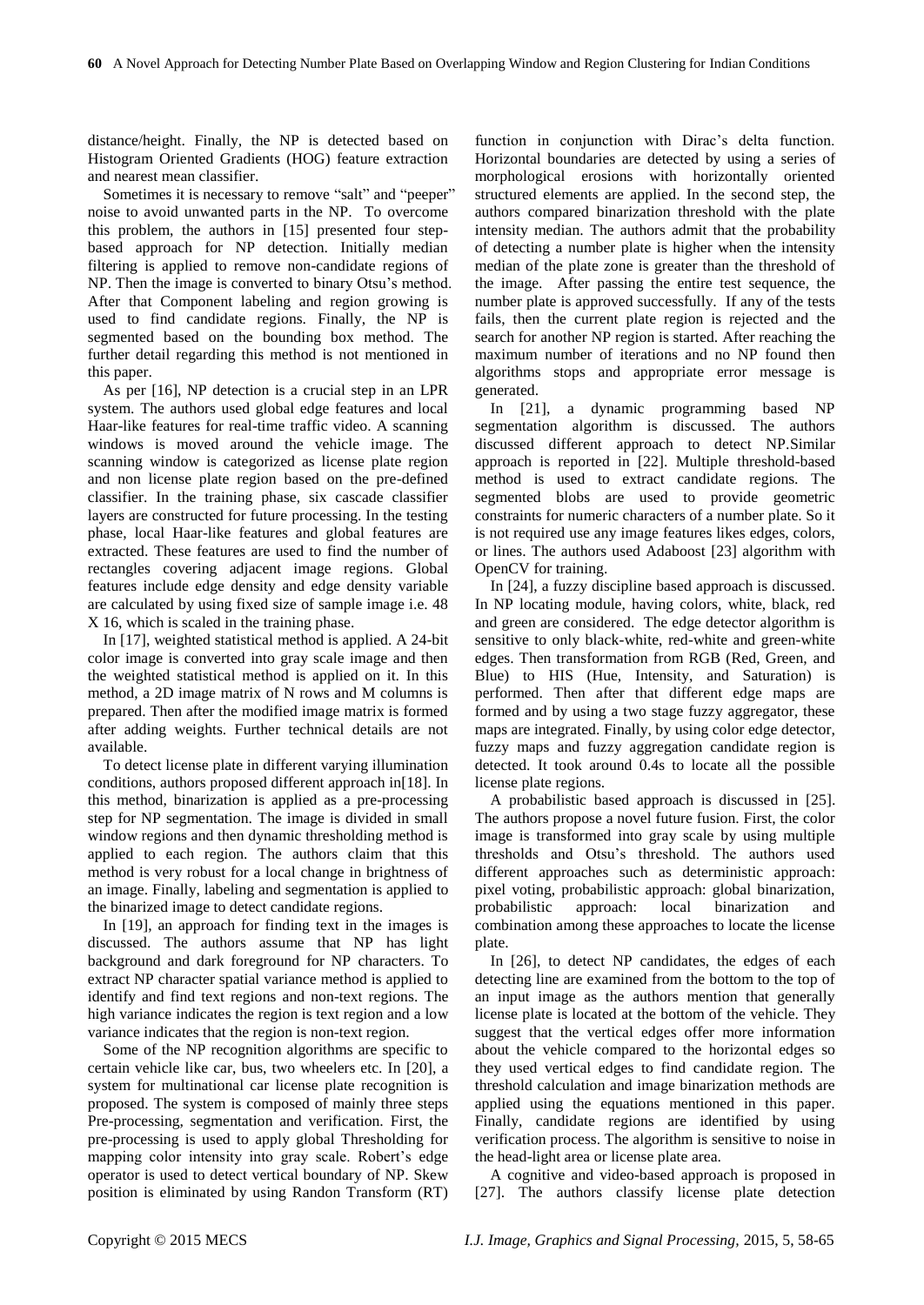approach in two groups: appearance based and gradient methods. The authors implemented gradient-based approach in which, each frame is processed to localize areas with a high vertical gradient density. A vertical Sobel mark filter is applied after contour enhancement. After final labeling, pixels are identified as text and nontext area.

Apart from above systems other systems such as inductive learning [28], Region based [29], Fuzzy based algorithm [30], iterative threshold based method [33] and edge-based color aided method [31] are also useful for the NP detection. As these methods are similar to the methods discussed in this section, further detail of these methods is not presented here to avoid duplication. Our previous work [32] produces good result of NP segmentation but it works with fixed threshold and under restricted conditions. The performance comparison of different non-commercial systems is presented in Table 1.

## III. PROPOSED WORK

The work is divided in two parts, which is shown in fig.1. The First vehicle image is given as input to the overlapping window based method which converts the image into binary image based on the algorithm presented in table 2. Finally the NP is segmented by using region based row and column clustering methods. The further details about these methods are presented in fig.2 and table 2. Indian number plates are generally classified in three groups:



1) NP with white background and Black Fonts for the private vehicles.

2) NP with yellow background and black font for commercial vehicles.

3) NP for government vehicles.

Our algorithm works well for all these kind of Indian NPs. The details about individual steps of fig.1 are discussed in the sub sections A and B of section III.

# *A. An Overlapping Windows Based Method*

Generally, license plate image can have different size for different vehicle as discussed in the previous section. As there are many components in the vehicle image, it is quite difficult to isolate NP regions from it. It is also subject to different illumination and lightening conditions during the day and night. By considering these factors, a novel overlapping windows based approach is proposed in this paper. The method is discussed as follows:

1) Two scanning windows W1 and W2 are sliding and overlapping each other from first row to nth row and based on four neighbour connectivity  $(N_4)$ 

2) The standard deviation is calculated based on the following equations  $(1)$ ,  $(2)$  and  $(3)$ .

$$
\sigma 1 = \sigma(P1, P2, P3, P4) \tag{1}
$$

$$
\sigma 2 = \sigma(P, P1, P2, P3, P4) \tag{2}
$$

Here  $P =$  Current pixel and P1, P2, P3 and P4 are four connected neighbours of pixel P. The new image Img2 is obtained as per the following formula:

$$
Img2(x, y) = \begin{cases} 0 \text{ if } (\sigma1 - \sigma2) > T \\ 1 \text{ otherwise} \end{cases}
$$
 (3)

Here *T* is the threshold that can be selected based on trial and error. In this method, the value of T is 2 for a sample set of images as discussed in section IV. The windows slide until the entire image is scanned. Also, there is no evidence to choose the best possible way to choose the optimized value of threshold T. The algorithm is presented in the Table 2.

## *B. Region Clustering*

After doing the processing in the above step, the NP image contains combination of white color and black color characters. It is observed that an NP with only white color characters or only black color characters does not exist. So based on this observation, we have removed the rows and columns having contiguous black color or contiguous white color in it. In the row clustering method, a cluster is formed from first row (n) of image to next k rows of images. Again next row cluster is formed from  $(n+k)^{th}$  row to next k rows. In each cluster, the percentage of pixels having white color and percentage of pixels having black color is calculated separately. This process is repeated until the entire image is scanned. Based on out observation and experiments, in this algorithm we have taken the value of k as 10.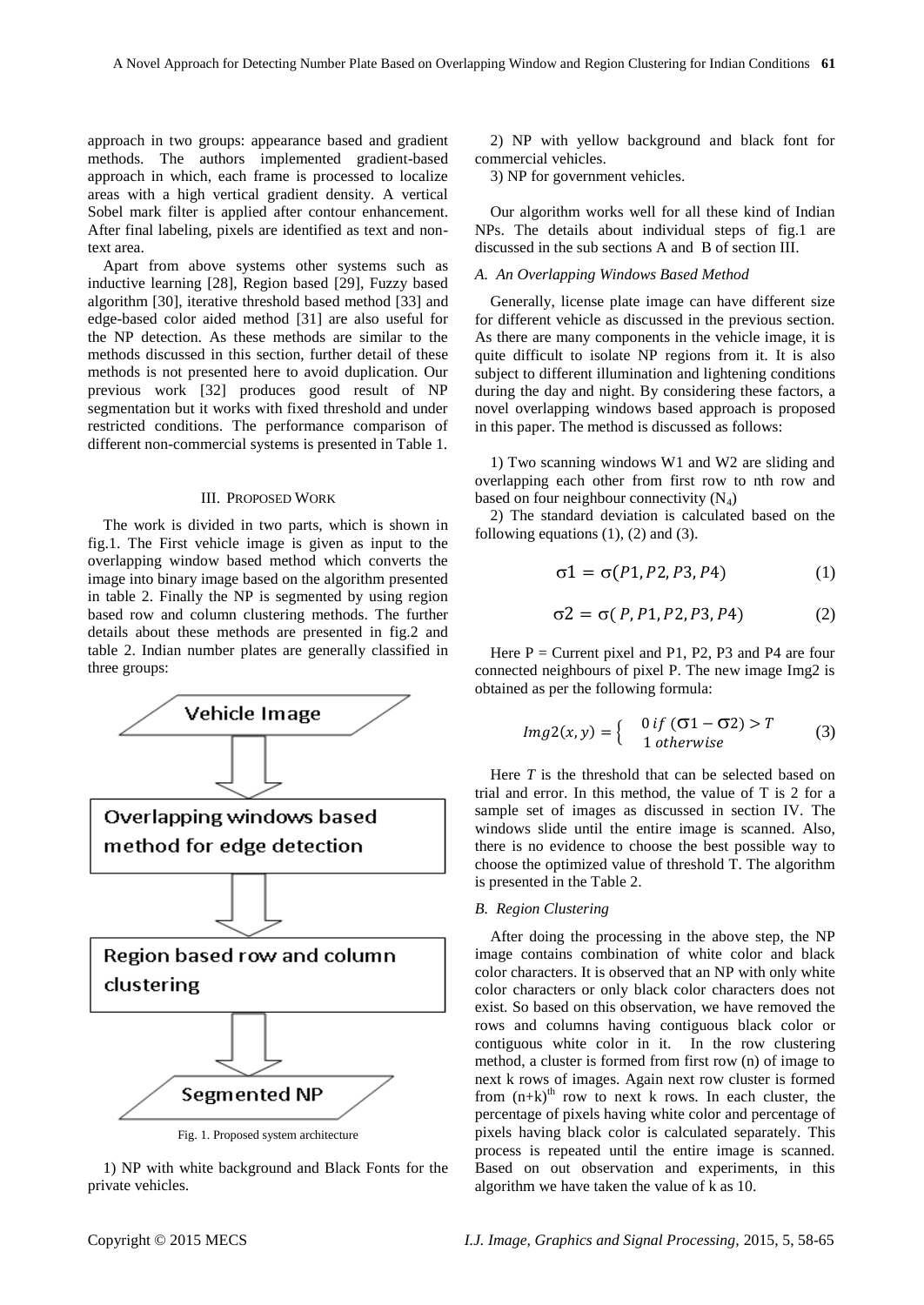In the column clustering method, a cluster is formed from first column (n) of image to next k columns of image. Again next row cluster is formed from  $(n+k)$ <sup>th</sup> column to next k column. In each cluster, number of pixels having percentage of white color and percentage of pixels having black color is calculated separately. This process is repeated until the entire image is scanned. Based on out observation and experiments, in this algorithm we have taken the value of  $\bar{k}$  as 10. During this process, the clusters satisfying the criteria are considered as candidate region and stored in the array candidate region. Meanwhile, numbers of clusters having candidates regions are also calculated. If this count is less than or equal to 2 then it is considered that the image is not having number plate or algorithm fails to detect the numbers, otherwise number plate is displayed to the user. Our experiments reveal that in Indian number plate the percentage of white pixel is at least 6% and the percentage of black color is at least 6%. So 6% is considered as value of parameter N1 and N2 for identifying candidate region. The entire process is depicted in Fig 2.



Fig. 2. Flow chart of the system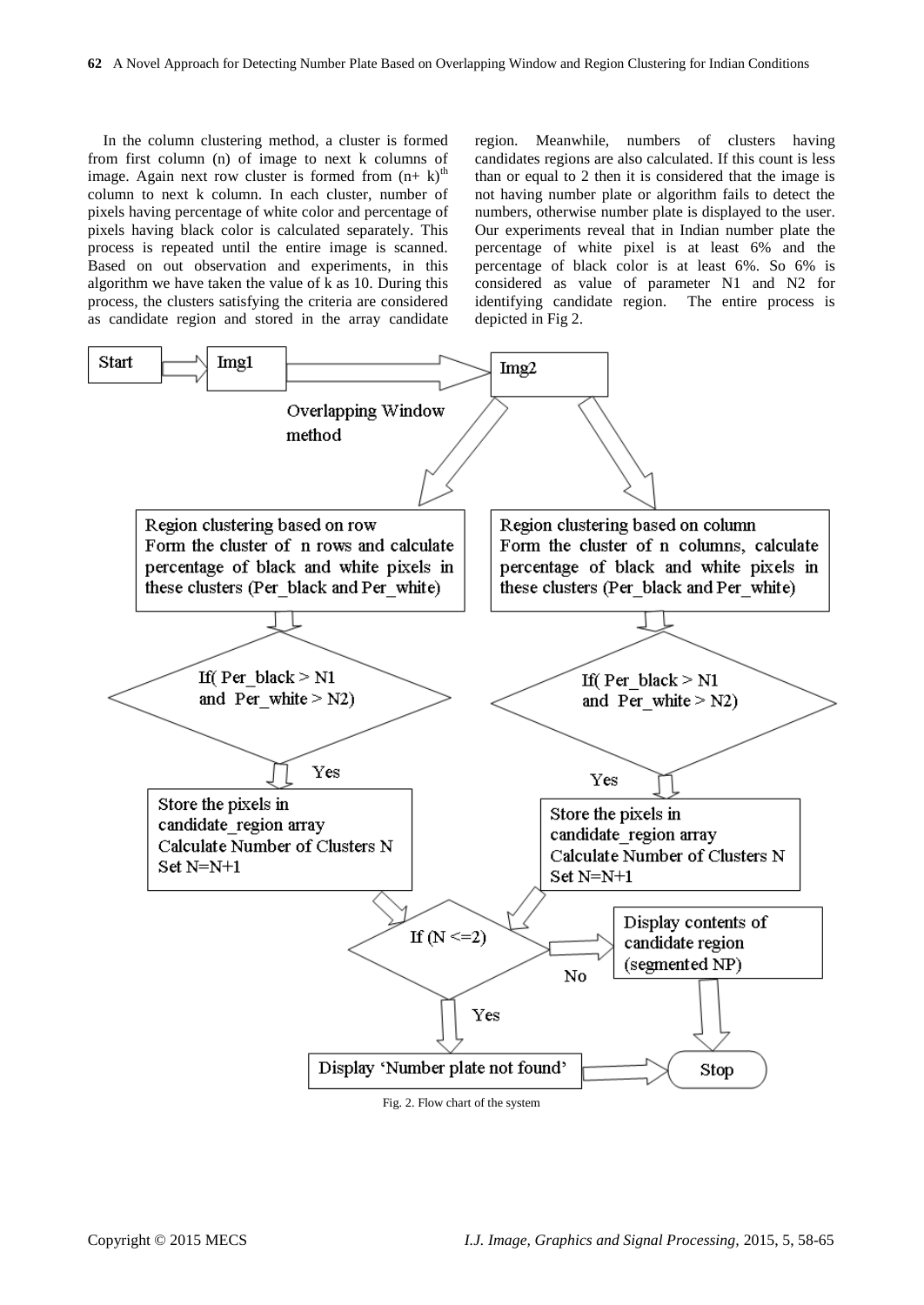Table 2. NP Segmentation Algorithm/ Pseudo code

Step 1: Input Image Img1 Step 2: For each pixel in Img1 Perform overlapping window method for each pixels  $\{\sigma\}$  = standard deviation of pixels P, P1, P2, P3 and P4  $\sigma$ 2 = stadard deviation of pixels P1, P2, P3 and P4 P= pixel (x,y), P1=pixel (x,y-1), P2= pixel (x,y+1), P3= pixel (x-1, y), P4 = pixel (x+1, y) } Set the pixel value of current pixel based on the following condition and obtain image Img2  $Img2(x, y) =$ Black if  $(\sigma 1 - \sigma 2) > T$ black II ( $61 - 62$ ) > 1 //In this algorithm T is considered as 2 Wnite otherwise Step 3: Perform region clustering based on row cluster=0 N=0 {N=number of clusters} while(cluster <height of image) for i=cluster to cluster  $+10$ for  $j=0$  to width of Img2 color\_black=number of black pixels in the cluster color\_white=number of white pixels in the cluster end for per\_black=percentage of black pixels in the cluster per\_white=percentage of white pixels in the cluster end for if (per\_black >N1 and per\_white > N2) store the cluster in the candidate\_region(m, n) array  $N=N+1$  $cluster = cluster +10;$  end While { N1 and N2 can be calculated based on trial and error. In our experiment N1 =6% and N2=6%} Step 4: Perform region clustering based on column {Same as step 3} Cluster=0 while(cluster <width of img2) for j=cluster to cluster +10 for i=0 to height of Img2 color\_black=number of black pixels in the cluster color\_white=number of white pixels in the cluster end for per\_black=percentage of black pixels in the cluster per\_white=percentage of white pixels in the cluster end for if (per\_black >N1 and per\_white > N2) store the cluster in the candidate  $region(m, n)$  array  $N=N+1$  $cluster = cluster +10$ : end While  $\{ N1 \text{ and } N2 \text{ can be calculated based on trial and error. In our experiment N1 = 1% and N2=1% }$ Step 5: if  $N \le 2$  then Display "Number plate not found" else Display contents of candidate\_region array

Table 3. NP Segmentation experiment set up details

| Sample Set                                        | Number of<br>images | Image size | Accuracy | Threshold T |
|---------------------------------------------------|---------------------|------------|----------|-------------|
| Vehicle images captured during 9:00 am to 4:30 pm | 50                  | 800 X 600  | 100%     |             |
| Vehicle images captured after 4:30 pm             | 40                  | 800 X 600  | 97.50%   |             |

#### IV. EXPERIMENTAL RESULTS

As it is presented in Table 3, our system works in 24 hours manner with the accuracy of 98.88%, which is not possible in any of the existing systems. The average processing time is  $\sim$ 2s for processing 800 X 600. Our experiments reveal that if image size is reduced, then processing time reduced to less than 1s. In table 3, details about sample set is mentioned. One of the images from this sample is shown in the Fig 3. The image shown in Fig 3(a) is given as input to the algorithm and NP of vehicle is segmented as shown in Fig 3(b).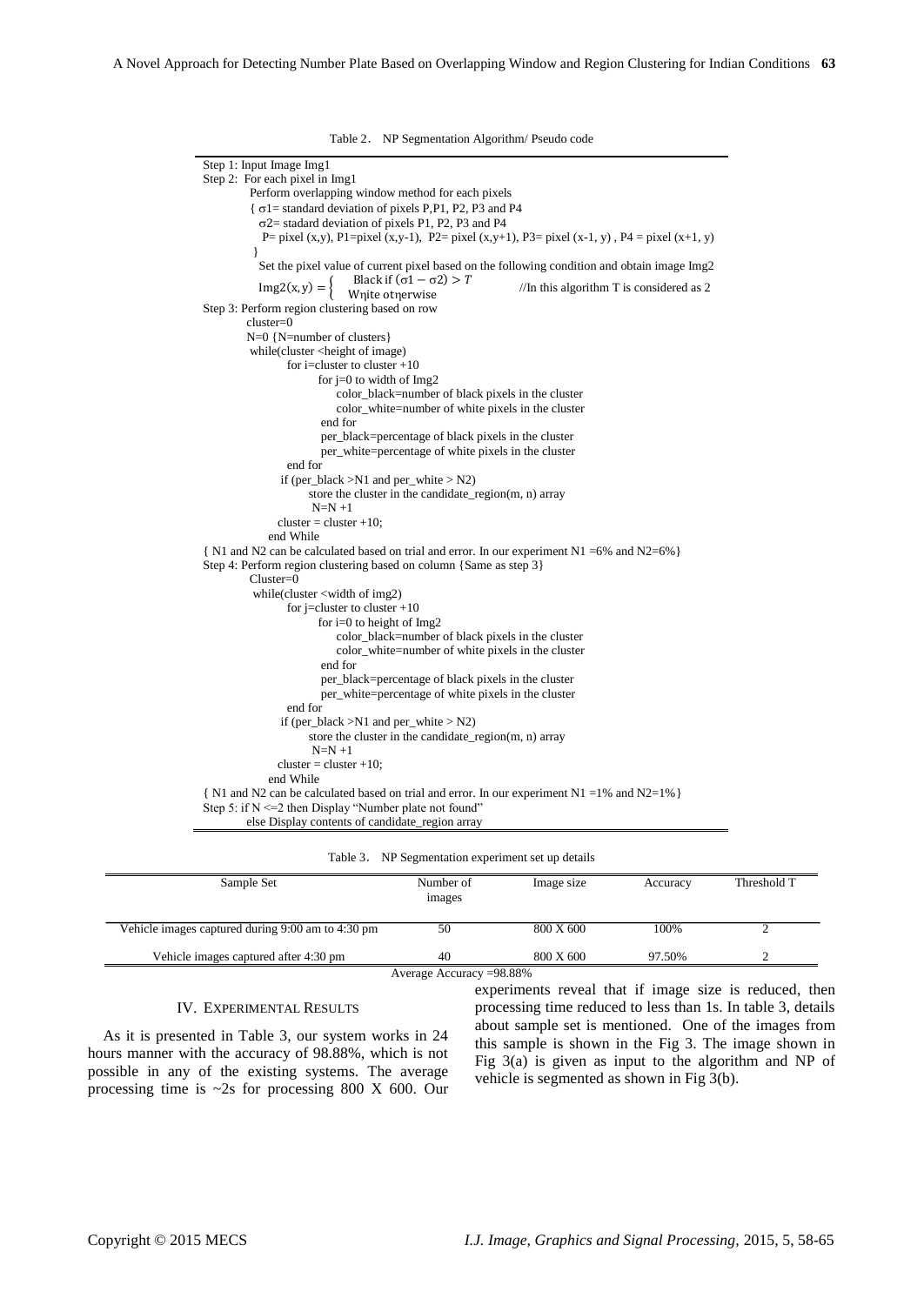

Fig. 3. (a) Original Image (b) Image with Segmented NP

#### V. PROBLEMS AND RESTRICTIONS

As vehicle NP is a complex entity, in certain conditions the algorithm fails to detect number plate. It is observed that if the image is captured at the distance of more than 5m then it is difficult to segment the NP. Some of the NPs were not as per the standard defined by Indian Road and Transport Office (RTO) and because of that NPs were not detected correctly. The algorithm works well in the 24 hours manner in different lighting conditions. So mainly in two restrictions the system does not work: distance of more than 5m and non-uniform NP. The system is also dependent on a high resolution camera so if the image is captured with high resolution camera of more than 5 mega pixels then the algorithm might produce better accuracy.

#### VI. CONCLUSION

A novel NP segmentation technique has been discussed in this paper. The offline image of the vehicle is processed by our algorithm. The system can be further exploited by attaching the camera with it and taking the real time image of the vehicle. Also the average processing time of 2s can be improved by code optimization as present code is not optimized.

#### ACKNOWLEDGMENT

The authors would like to thank Mr. Dharmendra Patel for providing his valuable inputs to improve this paper. The authors also thank Charotar University of Science and Technology (CHARUSAT) for providing necessary resources to accomplish this research.

#### **REFERENCES**

- [1] S. Nashat, A. Abdullah, and M.Z. Abdullah, "Unimodal thresholding for Laplacian-based Canny–Deriche filter," *Pattern Recognition Letters*, vol. 33, no. 10, pp. 1269- 1286, July 2012.
- [2] H. Erdinc Kocer and K. Kursat Cevik, "Artificial neural netwokrs based vehicle license plate recognition," *Procedia Computer Science*, vol. 3, pp. 1033-1037, 2011.
- [3] R. Medina-Carnicer, R. Muñoz-Salinas, A. Carmona-Poyato, and F.J. Madrid-Cuevas, "A novel histogram transformation to improve the performance of

thresholding methods in edge detection," *Pattern Recognition Letters*, vol. 32, no. 5, pp. 676-69, April 2011.

- [4] Christos Nikolaos E. Anagnostopoulos, Ioannis E. Anagnostopoulos, Vassili Loumos, and Eleftherios Kayafas, "A License Plate-Recognition Algorithm for Intelligent Transportation System Applications," pp. 377- 392, 2006.
- [5] Kaushik Deb, Ibrahim Kahn, Anik Saha, and Kang-Hyun Jo, "An Efficeint Method of Vehicle License Plate Recognition Based on Sliding Concentric Windows and Artificial Neural Network," *Procedia Technology*, vol. 4, pp. 812-819, 2012.
- [6] Prathamesh Kulkarni, Ashish Khatri, Prateek Banga, and Kushal Shah, "Automatic Number Plate Recognition (ANPR)," in *RADIOELEKTRONIKA. 19th International Conference*, 2009.
- [7] Ying Wen et al., "An Algorithm for License Plate recognition Applied to Intelligent Transportation System," *IEEE Transactions of Intelligent Transportation Systems*, pp. 1-16, 2011.
- [8] Zhen-Xue Chen, Cheng-Yun Liu, Fa-Liang Chang, and Guo-You Wang, "Automatic License-Plate Location and Recognition Based on Feature Saliance," *IEEE Transactions on Vehicular Technology*, vol. 58, no. 7, pp. 3781-3785, 2009.
- [9] Shen-Zheng Wang and Hsi-Jian Lee, "A cascade framework for real-time statistical plate recognition system," *IEEE Trans. Inf. Forensics security*, vol. 2, no. 2, pp. 267-282, 2007.
- [10] Jianbin Jiao, Qixiang Ye, and Qingming Huang, "A configurabe method for multi-style license plate recognition," *Pattern Recognition*, vol. 42, no. 3, pp. 358- 369, 2009.
- [11] Hui Wu and Bing Li, "License Plate Recognition System," in *International Conference on Multimedia Technology (ICMT)*, 2011, pp. 5425-5427.
- [12] Ch.Jaya Lakshmi, Dr.A.Jhansi Rani, Dr.K.Sri Ramakrishna, and M. KantiKiran, "A Novel Approach for Indian License Recognition System," *International Journal of Advanced Engineering Sciences and Technologies*, vol. 6, no. 1, pp. 10-14, 2011.
- [13] Mahmood Ashoori Lalimi, Sedigheh Ghofrani, and Des McLernon, "A vehicle license plate detection method using region and edge based methods," *Computers & Electrical Engineering*, November 2012.
- [14] M. S. Sarfraz et al., "Real-Time automatic license plate recognition for CCTV forensic applications," *Journal of Real-Time Image Processing- Springer Berlin/Heidelberg*, 2011.
- [15] A Roy and D.P Ghoshal, "Number Plate Recognition for use in different countries using an improved segmenation," in *2nd National Conference on Emerging*